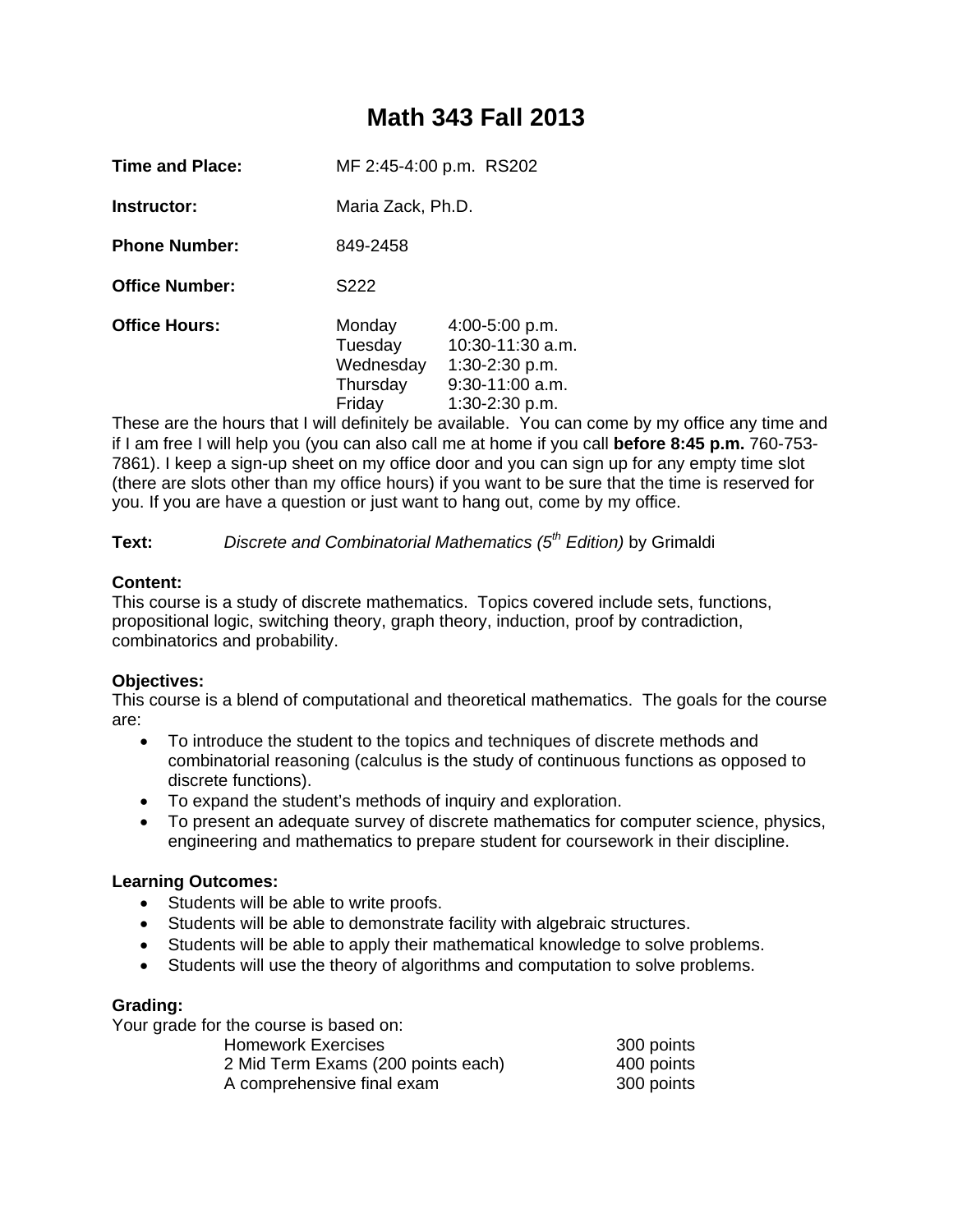The grading scale for the course is:

|           | в        |          | D        |
|-----------|----------|----------|----------|
|           | (87, 90) | (77, 80) | (67, 70) |
| [92, 100] | [82, 87] | [72, 77] | [62, 67] |
| [90.92]   | [80, 82] | [70, 72] | [60, 62] |

#### **Homework:**

Homework will be assigned each day at the end of class. All homework assigned in a week will be **due in class** the next Friday. No late homework will be accepted except by prior arrangement or with a documented emergency. Homework assignments are posted on the bulletin board by my office door. The object of the homework is to learn how to do the problems so I expect to see calculations on your homework using the terminology and methods of the class and not just the answer. A random selection (the same for all people) of the problems will be graded on any homework assignment.

#### **Exams:**

There are two in-class exams. If you do not take an exam you will receive a zero for it. Late exams may be taken only by prior arrangement or with a documented emergency. I must participate in the decision for you to miss an exam; this means that you need to phone me before missing an exam.

#### **Final:**

The final is cumulative and is given on **WEDNESDAY DECEMBER 18 1:30-4:00 p.m.** The final exam date and time is set by the university at the beginning of the semester and may not be changed by the instructor. Only in the case that a student is required to take three exams during the same day of finals week is an instructor authorized to change the exam date and time for that particular student.

#### **Attendance:**

Attendance is expected at each class session. In the event of an absence you are responsible for the material covered in class and the assignments given that day.

Regular and punctual attendance at all classes in which a student is registered is considered essential to optimum academic achievement. Therefore, regular attendance and participation in each course are minimal requirements to be met. There are no allowed or excused absences except when absences are necessitated by certain university-sponsored activities and are approved in writing by the Provost. Whenever the number of accumulated absences in a class, for any cause, exceeds ten percent of the total number of class meetings, the faculty member has the option of filing a written report to the Vice Provost for Academic Administration which may result in de-enrollment, pending any resolution of the excessive absences between the faculty member and the student…If the date of de-enrollment is past the last date to withdraw from a class, the student will be assigned a grade of W or WF (no grade). There are no refunds for courses where a de-enrollment was processed." (see catalog for full text)

## **Class Enrollment:**

It is the student's responsibility to maintain his/her class schedule. Should the need arise to drop this course (personal emergencies, poor performance, etc.), the student has the responsibility to follow through (provided the drop date meets the stated calendar deadline established by the university), not the instructor. Simply ceasing to attend this course or failing to follow through to arrange for a change of registration (drop/add) may easily result in a grade of F on the official transcript.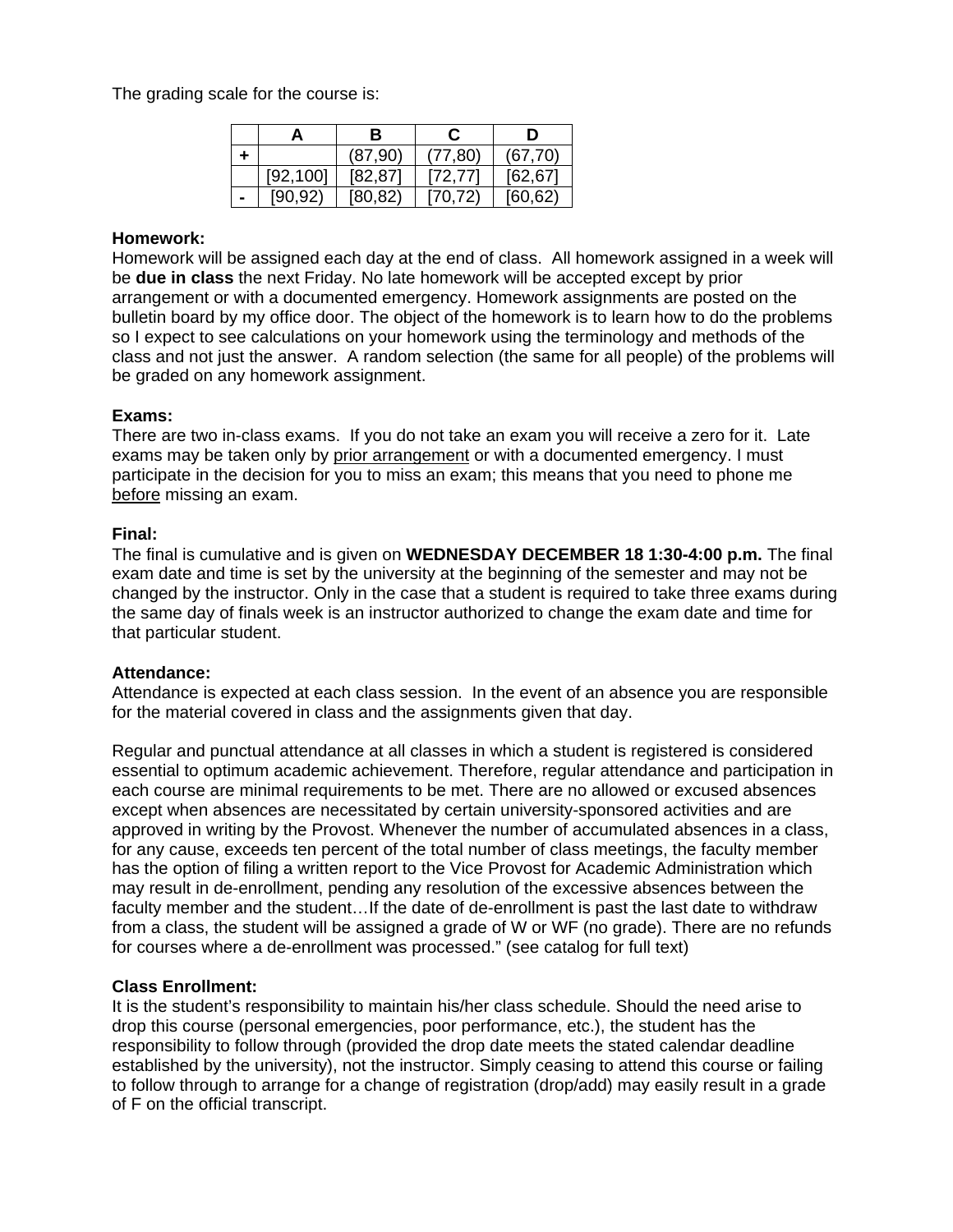## **Academic Accommodations:**

While all students are expected to meet the minimum academic standards for completion of this course as established by the instructor, students with disabilities may require academic accommodations. At Point Loma Nazarene University, students requesting academic accommodations must file documentation with the Disability Resource Center (DRC), located in the Bond Academic Center. Once the student files documentation, the Disability Resource Center will contact the student's instructors and provide written recommendations for reasonable and appropriate accommodations to meet the individual needs of the student. This policy assists the university in its commitment to full compliance with Section 504 of the Rehabilitation Act of 1973, the Americans with Disabilities (ADA) Act of 1990, and ADA Amendments Act of 2008, all of which prohibit discrimination against students with disabilities and guarantees all qualified students equal access to and benefits of PLNU programs and activities.

Students with learning disabilities who may need accommodations should discuss options with the instructor during the first two weeks of class.

#### **Academic Honesty:**

The Point Loma Nazarene University community holds the highest standards of honesty and integrity in all aspects of university life. Academic honesty and integrity are strong values among faculty and students alike. Any violation of the university's commitment is a serious affront to the very nature of Point Loma's mission and purpose.

Academic dishonesty is the act of presenting information, ideas, and/or concepts as one's own when in reality they are the results of another person's creativity and effort. Such acts include plagiarism, copying of class assignments, and copying or other fraudulent behavior on examinations. For more details on PLNU's policy go to: http://www.pointloma.edu/experience/academics/catalogs/undergraduate-catalog/point-lomaeducation/academic-policies

A student who is caught cheating on any item of work will receive a zero on that item and may receive an "F" for the semester. See the PLNU Catalog for a further explanation of the PLNU procedures for academic dishonesty.

## **E-mail:**

I expect that you regularly use e-mail. I will periodically send you information and updates via email. In the first two weeks of class you must activate your PLNU e-mail account if you are not currently using it.

## **Some Tips About This Class:**

- You will have reading every night. Don't get behind! Reading mathematics is a fairly slow process and will require you to read things more than once.
- Read with a pencil in hand. Be sure to fill in details and check the author's computations. I will probably help your studying if you write these calculations in the margins.
- Work lots of problems. Part of becoming good at mathematics is practice.
- Work in groups. You learn a lot if you have to explain your solution to someone else (we will be doing this in class).
- Stay current with your assignments (cramming won't help)
- If you have a question **ASK**.